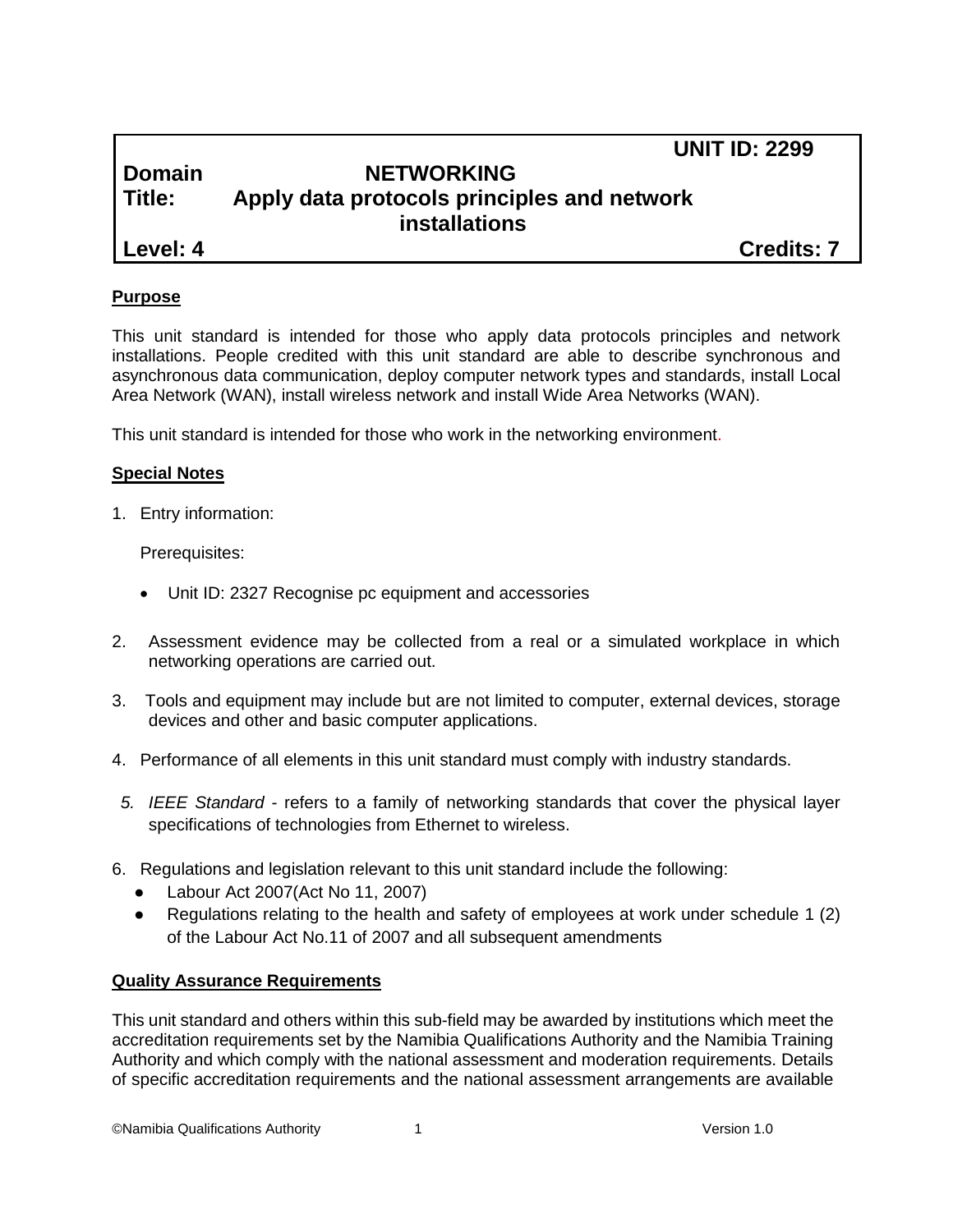from the Namibia Qualifications Authority o[n www.namqa.org a](http://www.namqa.org/)nd the Namibia Training Authority on [www.nta.com.na](http://www.nta.com.na/)

## **Elements and Performance Criteria**

## **Element 1: Describe synchronous and asynchronous data communication**

## **Performance Criteria**

- 1.1 Synchronous and asynchronous data communication is described in terms of the characteristics.
- 1.2 Features of data communications equipment are described and explained.

## **Element 2: Deploy computer network types and standards**

#### **Performance Criteria**

- 2.1 Logical networks are implemented.
- 2.2 Physical network topologies are implemented.
- 2.3 IEEE network standards are complied with.

## **Element 3: Install Local Area Network (LAN)**

#### **Performance Criteria**

- 3.1 Network tools and medium components are identified.
- 3.2 Local Area Network (LAN) is designed.
- 3.3 Network Mediums are created, installed and tested.
- 3.4 Network devices and IP address configurations are applied.
- 3.5 Network connectivity tests are applied.

#### **Element 4: Install wireless network**

Types of wireless installations may include but are not limited to ad-hoc and infrastructure mode.

#### **Performance criteria**

4.1 Types of wireless installations are explained.